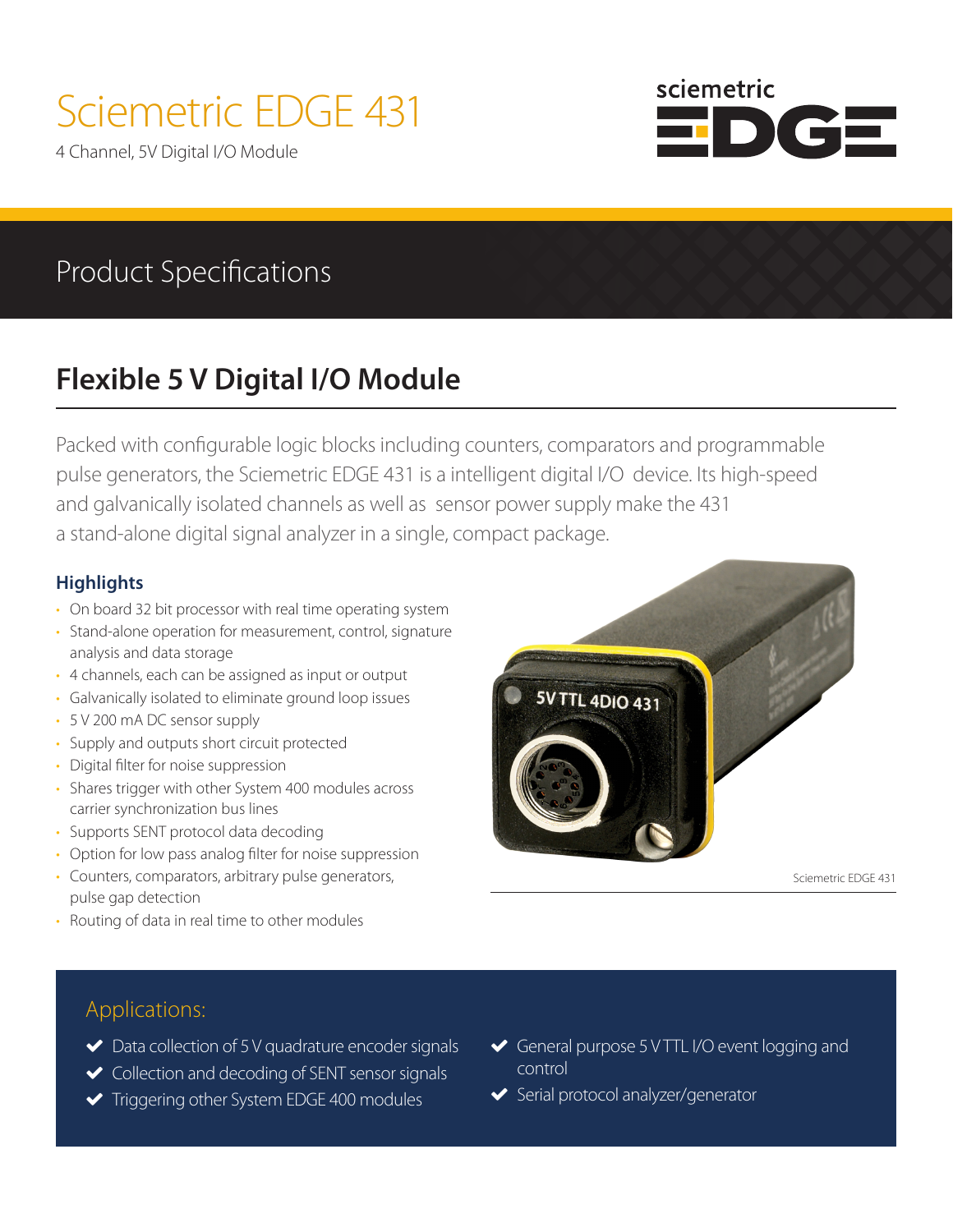# **The Sciemetric EDGE platform**

Sciemetric EDGE is a universal industrial analytics platform to help you perfect your process in record time. This distributed data analytics system removes barriers to collecting data, driving productivity improvements and cost savings.

The platform performs digital signal processing and signature analysis to offer in-depth insight into the performance, reliability and repeatability of a broad range of applications. Processing, analytics and control functions are remotely configurable, giving you a centralized management of your distributed operations. It provides industrial operations with a sophisticated, exciting, new way to monitor a process, perform real-time pass/fail control, and gain the visibility needed to optimize and control the overall process.

### Overview

The Sciemetric EDGE 431 module has a digital front end, a high speed logic digital processing block and an on-board processor as shown below. The digital I/O front end is galvanically isolated from the rest of the system for noise suppression and the elimination of ground loops. It includes input protection, input or output selection, output drive, per-channel low pass filtering and an isolated 5 V supply with short circuit and overload protection.

The high speed digital logic provides an input edge filter, SENT data collection, output control and routing between synchronization bus lines and the digital front end. Processed signals such as SENT decoding can be directly transfered to other modules through the synchronization bus.

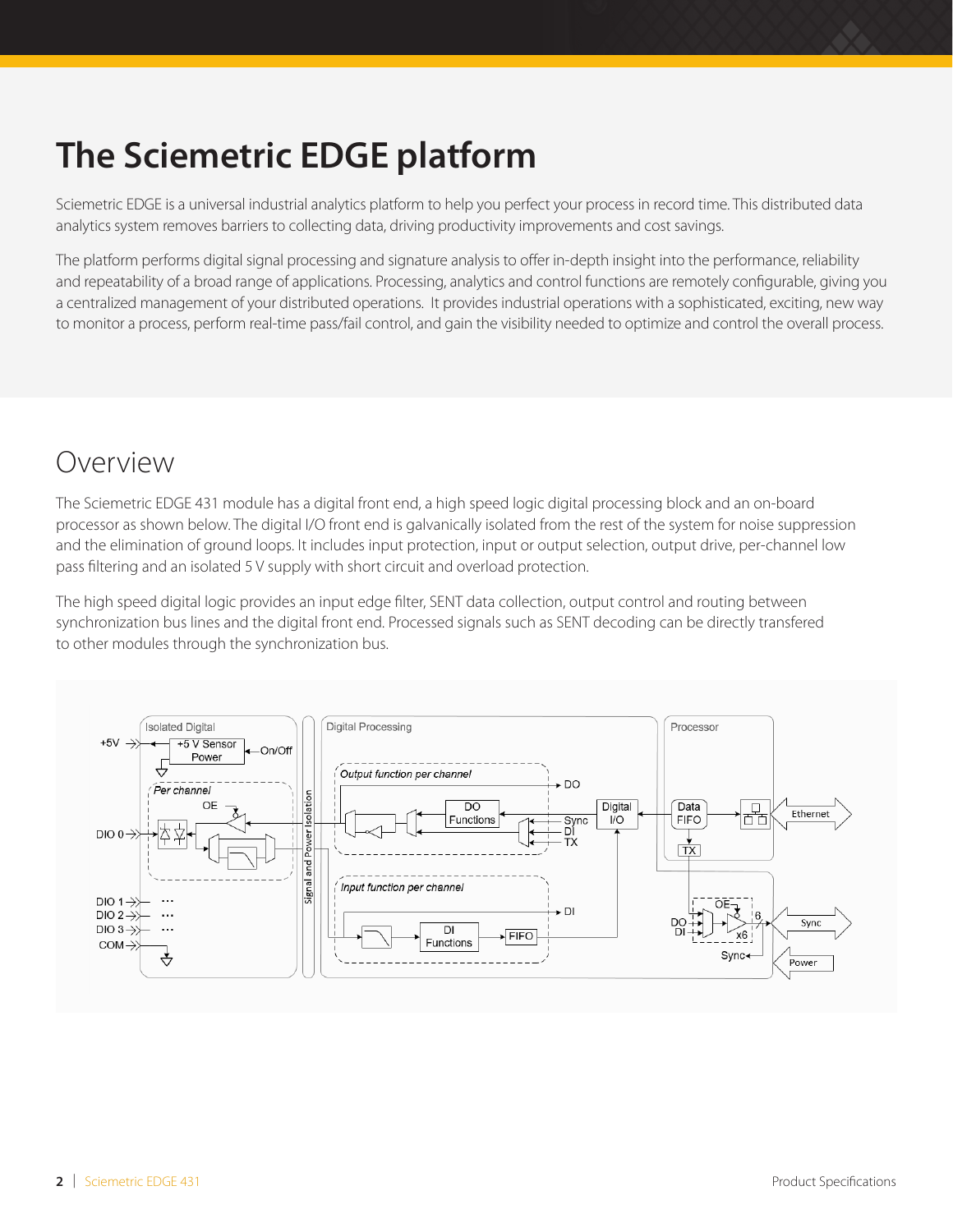### Technical Specifications

#### **GENERAL**

- Dimensions (HxWxD): 32 mm x 32 mm x 128 mm
- Connector: M12 8-pin A-code receptacle, max pin voltage 30 VDC, 24 VAC
- LED status indicator: Boot sequence, connection status, errors, etc.
- Internal temperature: 0 °C … 70 °C
- Operating temperature: see carrier datasheet
- Ingress protection: IP65 when installed, IP20 otherwise
- Fastener screw torque: 2-4 in-lbs
- Humidity: 10 to 90% RH, non-condensing (IEC 60068-2-56)
- Shock: 150 m/s<sup>2</sup> per IEC 60068-2-27 Table A.2
- Vibration: IEC 60068-2-65 spectrum A.1 Category 3
- Pollution degree: 2 max
- Maximum altitude: 2000 m
- Weight: 132 g
- Approvals: CE, cNEMKOus

#### **PROCESSOR**

- CPU: 32 bit, 533 MHz
- Real Time Operating System: QNX™
- Storage: 512 MB SSD
- Memory: 512 MB DRAM
- Communications: EtherNet/IP (many types through optional gateway)
- Functions: Any Sciemetric EDGE application, measurement, control, signature analysis and data storage

#### **EXTERNAL 5 VDC POWER SUPPLY FOR SENSORS**

- Voltage: + 5 VDC
- Ripple: 20 mV (500 kHz bandwidth)
- Regulation: 4.75 to 5.5 VDC
- Current: 200 mA max
- Short circuit protection: Indefinite
	- Other I/O channels function with up to one output channel shorted. The sensor power supply voltage will be impacted with more than one output channel shorted.
- Short circuit detection: Yes
- Overload conditions greater than 240 ms are reported to the system. Power is cycled 740 ms off, 240 ms on, until the overload condition is removed.
- Voltage Protection: -0.3 V to +28 V @ 1 mA
- Control: On/off controlled by software

#### **DIGITAL I/O**

#### **Channels: General**

- Number of channels: 4
- Set up as digital input, output
- Isolation: Digital I/O are isolated from system as a group and connected to the 5 VDC supply
- Isolation voltage: 30 V

#### **Channels: Enabled as Inputs**

#### • Input type:

- Single-ended 5 V digital logic
- SENT input signal conditioning with S/W enable per channel
- Open collector or relay contact using SENT conditioning with internal pull-up resistor
- Input Digital Filter: Configurable single pole digital low pass filter time constant: 20 ns to 335 ms
- Input functions:
- Digital input on/off state
- SENT decode of fast channels and slow data (channel 0)
- 24 bit Counter: Rise edge, falling edge, rising and falling edge, quadrature, programmable reset functions (channel 0)
- Pulse gap detection
- Extra pulse detection
- Routing to synchronization bus:
- Input state for triggering and other uses
- Live SENT fast channel value
- Live counter value relative and absolute • Pull-up resistor: 51 k Ω enabled with SENT input filter
- Hysteresis: 100 mV min
- High level input voltage: 3.5 V min
- Low level input voltage: 1.5 V max
- High level input current: 50 µA max (SENT input filter off)
- Low level input current: -15 µA max (SENT input filter off )
- Max input frequency: 50 MHz
- Sample rate: 50 MS/s divided by n, where  $n = 1, 2, 3, \ldots$  to 65535
- Over voltage protection: ± 30 VDC

#### **Channels: Enabled as Outputs**

- Type: Single-ended 5 V , output mode is tri-state when output is disabled
- Output functions:
- Static digital on/off control
- Invert or not
- Routed from synchronization bus line
- Comparator sourced from another channel or moudule (i.e. trigger when another counter is > set value)
- Arbitrary pulse generator (40 ns resolution)
- Voltage output high: > 4.5 VDC
- Voltage output low: < 0.3 VDC
- Source current: 25 mA
- Sink current: 15 mA
- Short circuit protection: Indefinite
- Note: Other channels function with up to one output channel shorted. More than one output channel shorted at a time impacts the power supply voltage, which can affect operation of remaining channels.
- Short circuit current: 50 mA minimum, 75 mA typical, 100 mA maximum
- Over voltage protection: ± 30 VDC
- Max frequency: 10 MHz

#### **INTERNAL CALIBRATION AND DIAGNOSTICS**

- Sensor power overcurrent status
- Internal measurements:
	- Module input power supply voltage and current
	- Processor supply voltage and current
	- Internal temperature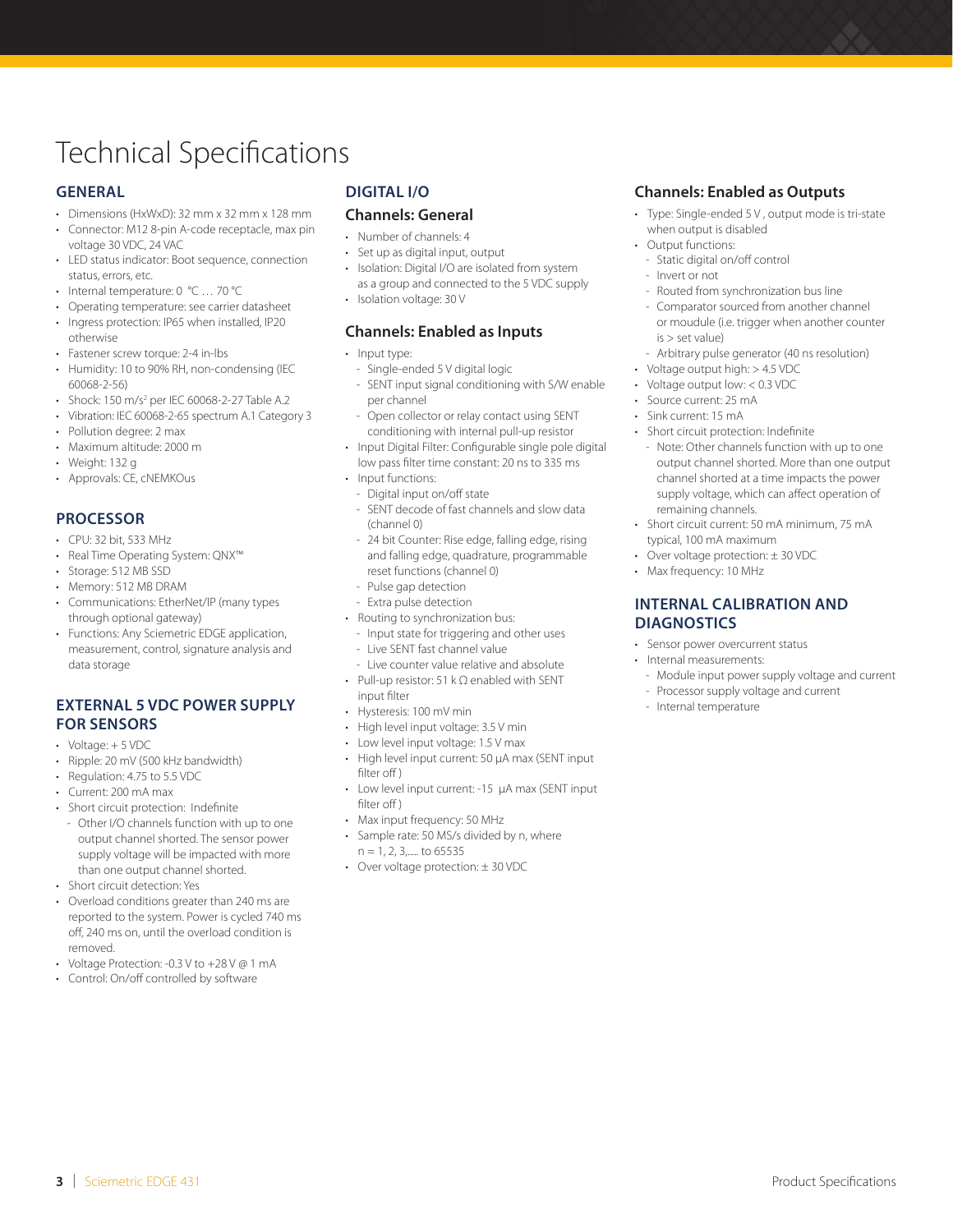## Mounting Information

The Sciemetric EDGE 421 must be installed in a 412 Dual Carrier or 414 Quad Carrier. Please see the 412 or 414 datasheets for additional information and specifications.



# One Tool for Management, Setup and Analysis

Sciemetric Studio offers comprehensive capabilities for monitoring and control of industrial applications. Manage Sciemetric EDGE Systems through discovery, sensor calibration, application deployment, and software updates. Manage applications through configuration of tasks, features, parameters and variants. Leverage continuous A improvement through data-driven insight with analytics such as feature, waveform and image trending, correlations and statistical reports. Sheet Template: Basic Digital<br>Template: Basic Digital<br>Digital